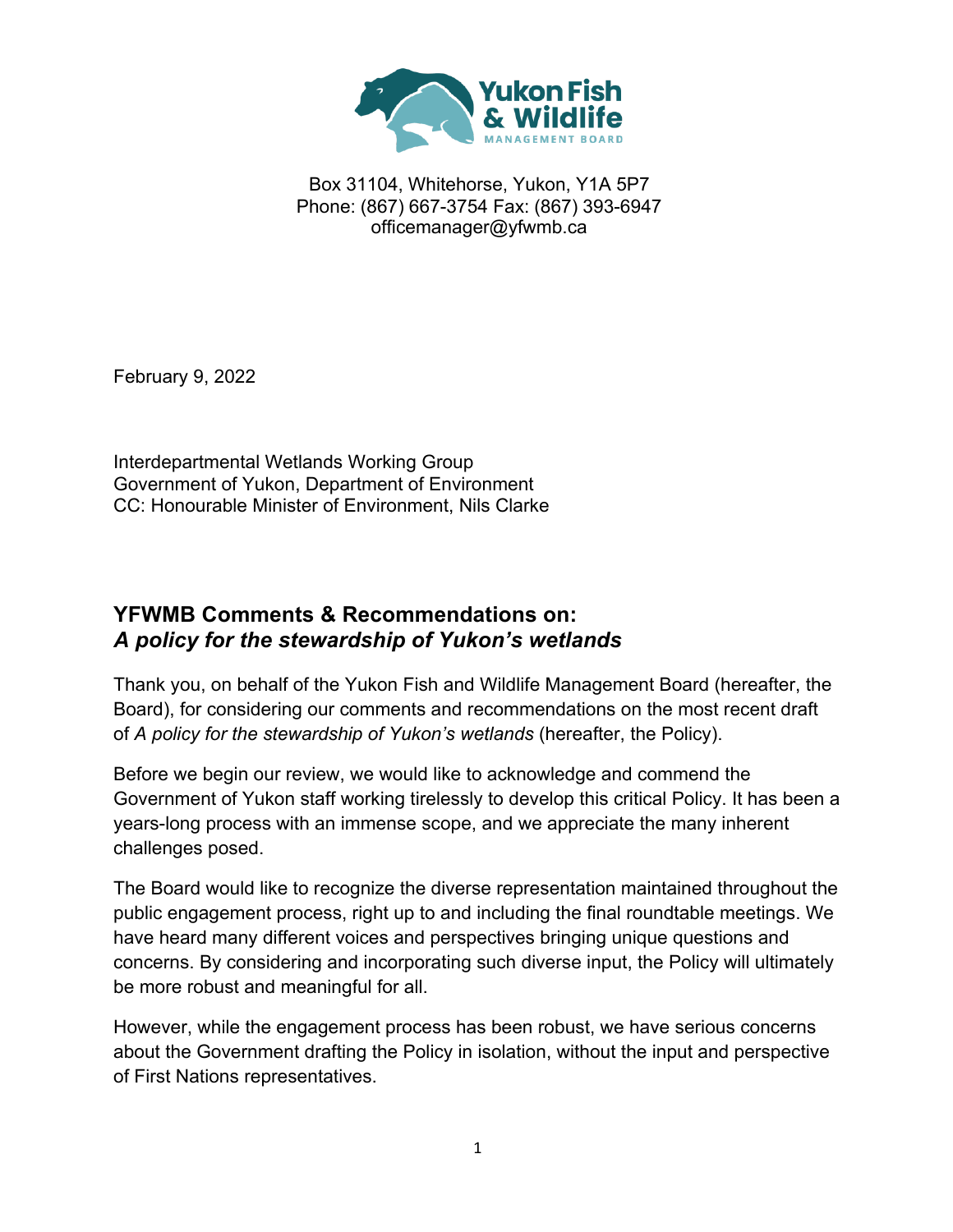As you may know, the Umbrella Final Agreement (hereafter, the UFA) identifies the Board as the "primary instrument of Fish and Wildlife management" (UFA 16.7.1). As such, the Board has standing as an interested party, able to participate in the public proceedings of any "agency, board, or commission dealing with matters that affect the management and Conservation of Fish and Wildlife and their habitat in the Yukon" (UFA 16.7.13).

The Board represents the public interest and may make recommendations to the Minister of Environment on all matters related to fish and wildlife management, as well as any relevant research, programs, policy, or legislation (UFA 16.7.11).

Consequently, our comments will focus on the Policy pertaining to the mandate and scope of the Board, which is guided by the principle of conservation in all matters relating to fish and wildlife resources and their habitats (UFA 16.1.1.1, UFA 16.3.2).

### **Preface**

The Board's main interest in developing a wetlands policy is ensuring that Yukon has a roadmap for the future. After more than a century of human development without any real plan or foresight, the territory needs a firm commitment towards protecting critical wetlands and the surrounding habitats they support. We need a strategy, a vision, that outlines protections in plain language; a policy that will meaningfully shape *all* future actions of government.

This policy cannot change historical transgressions, but it can offer Yukoners a healthier, more sustainable future. Therefore, it is more important than ever that our current policies safeguard the continuity of undisturbed wetland habitats, as wetlands are essential in conserving the quality, diversity, and long-term optimum productivity of the Yukon's fish and wildlife populations.

Wetlands, in all forms, support significant numbers of boreal creatures; including but not limited to insects, bats, resident and migratory birds, amphibians, freshwater and anadromous fish, charismatic megafauna like cervids and bovids, apex predators like bears and wolves, arboreal animals like mustelids and squirrels, and semi-aquatic rodents like beavers and muskrats. Many of these creatures may appear common today, others are increasingly rare, and unfortunately, a few seem to be disappearing right before our eyes.

Moreover, wetlands are also essential habitat for less visible flora and fauna such as plants, fungi, benthic invertebrates, and a whole host of micro-organisms — all of which play vital roles in supporting ecosystem health, and in turn, contribute to biodiversity.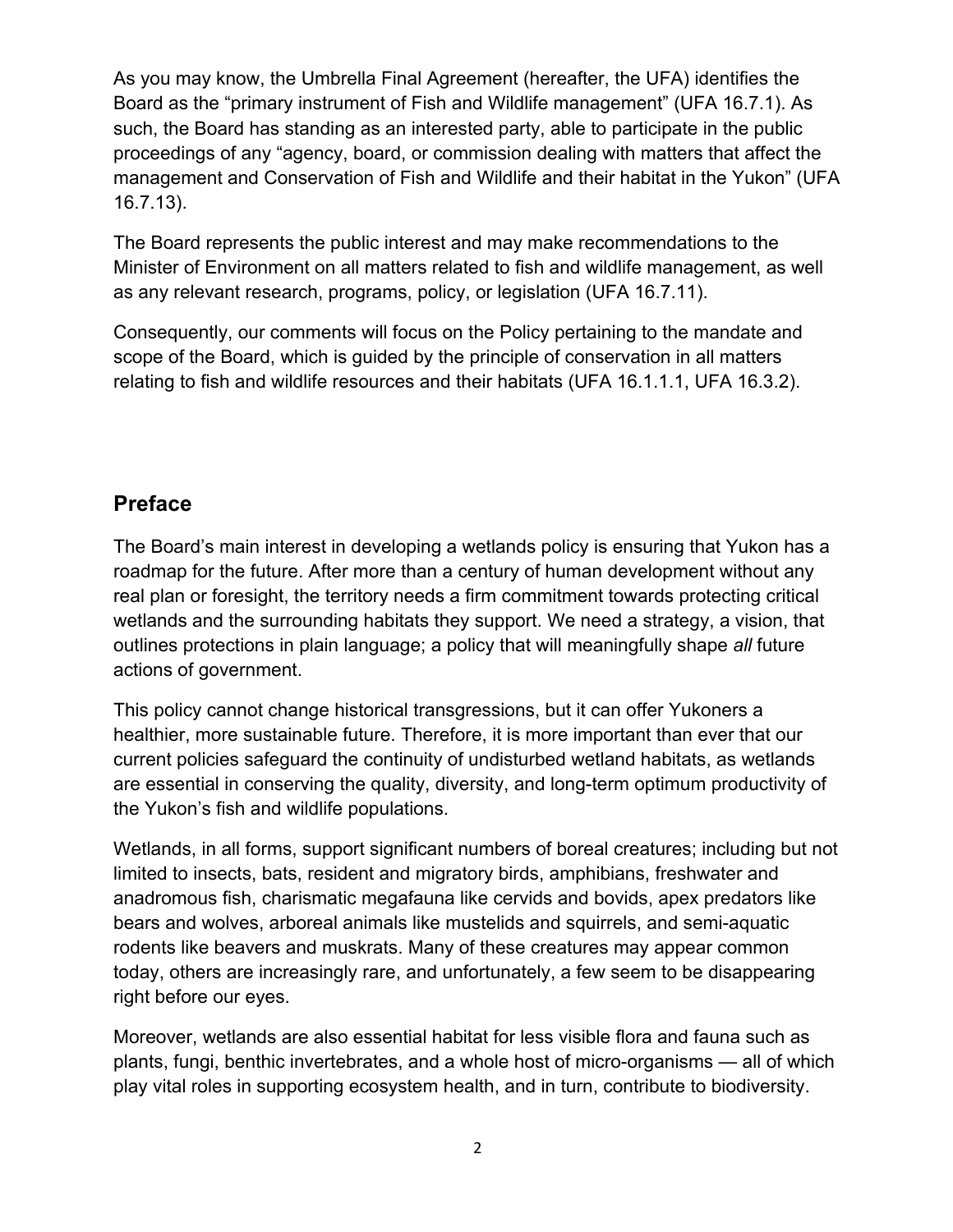Wetlands are fundamental in maintaining integrity and stability in the water table. Wetlands act as natural reservoirs, cycle nutrients, store and replenish groundwater, mitigate flooding and drought, store contaminants and carbon, filter sediment and pollutants, stabilize shorelines, and prevent erosion. These functions allow unique, fragile habitats to persist. These habitats, in turn, support many of Yukon's endemic and most at-risk species.

Beyond the ecological function of wetlands, these areas are irreplaceable sites of social significance, central to countless cultures and traditions. For millennia, Yukon First Nations peoples have utilized wetlands innumerable ways, including traditional food and medicine gathering activities.

Wetlands offer significant harvesting opportunities to subsistence users and licensed hunters, anglers, and trappers. Additionally, the Board acknowledges and supports the equally valuable non-consumptive use of wetlands; this includes non-disruptive activities such as healing camps, birdwatching, hiking, and pursuing creative outlets (UFA 16.3.17).

For nearly a century, the scale of impacts and disturbances of human activities on wetlands has been significant. While the overall footprint of mining operations within the Yukon may remain a small percentage of our overall landmass, these disturbances have disproportionately affected the environment.

Since mining activities tend to concentrate around wetlands, the loss of the functions and benefits to these ecosystems is lasting and significant. It also has ramifications for surrounding ecosystems that rely heavily on wetlands' ecological benefits.

Wetland complexes such as the Indian River valley, Klondike River, the Beaver River watershed, and the Tintina Trench have seen levels of disturbance already deemed socially and ecologically unacceptable.

The impacts of development on surrounding fish and wildlife populations are both lasting and disproportionate to any other type of land use or comparable human activity.

The Board also recognizes that these human activities frequently facilitate significantly increased access to remote and sensitive habitats that wetlands would otherwise buffer or barrier.

The Board has a long, established position on access and its potential for negative implications on fish, wildlife, and their habitat. Our experience is that access is seldom temporary or regulated effectively. Once established, these access corridors, whether mines or roads, drastically increase harvest numbers by humans and other predators alike.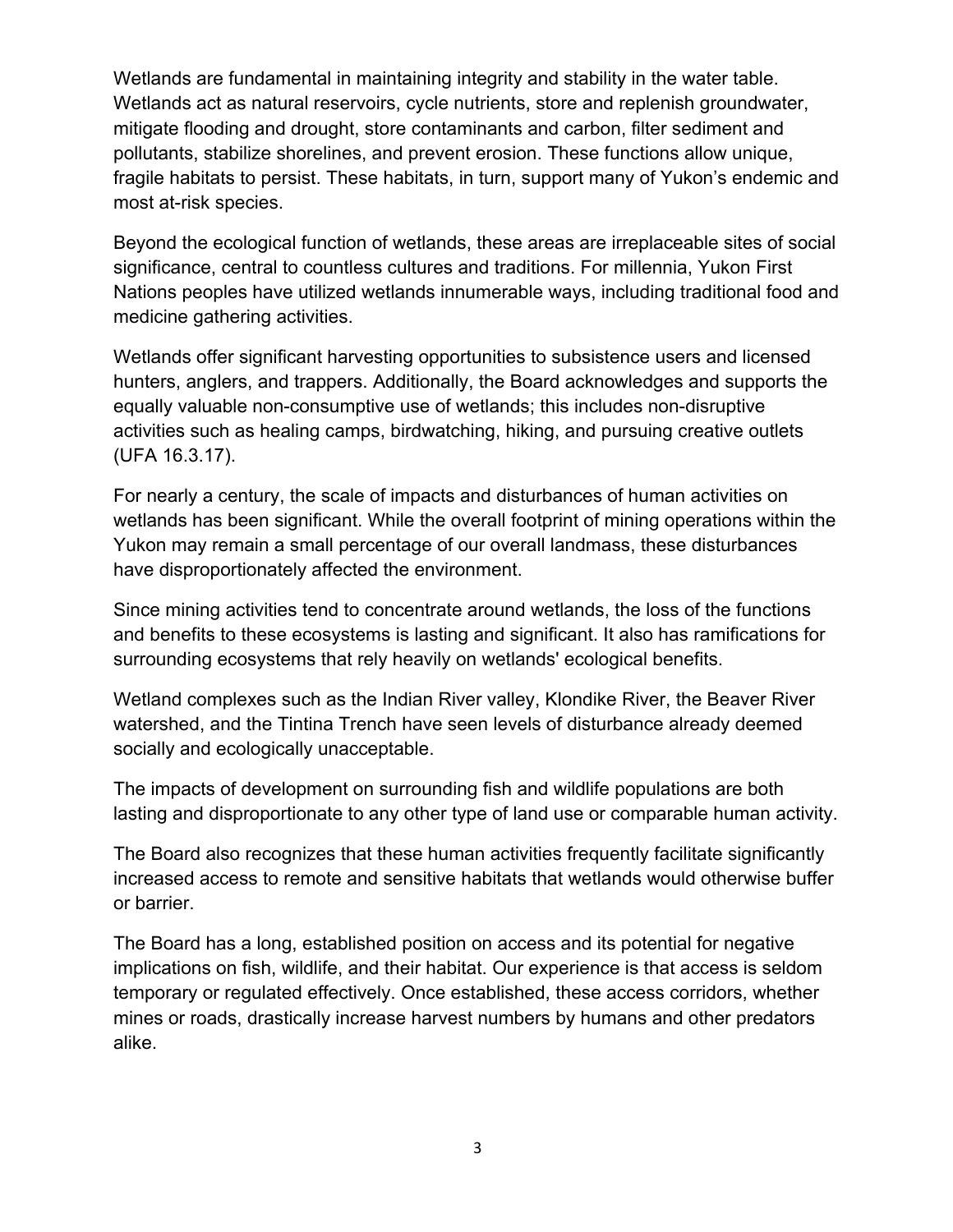In short, the Board identifies the unique importance of wetlands as being fundamental in maintaining the overall health of our ecosystems and ensuring a future in the Yukon characterized by abundant biodiversity. We strongly believe wetlands and their surrounding riparian areas should be valued and protected accordingly, as they are integral to one of the pillars of the UFA, "Conservation."

It is our responsibility then, as stewards, to mitigate the effect climate change is having on these sensitive areas and the populations of fish and wildlife that rely on them for survival. We can only achieve this goal by refraining from any further development and destruction of these areas, which means prioritizing the integrity of the land over shortterm financial gains.

Regarding implementation, we praise the government for its commitment to complete to Policy **by May of 2022**. However, we caution against releasing the Policy prematurely before a comprehensive consultation occurs. This includes time for adequate consultation with First Nations governments. This rush to release a finished product has been the pitfall of several long-awaited government initiatives, such as the Off-Road Vehicle Management Area Regulation.

We will comment on the Policy from beginning to end for simplicity.

## **Section 1: Introduction**

While we appreciate how concise this section is, we would like to see the introductory message of the Policy be a bit more substantial. This section is an opportunity to explain why wetlands are important, the multitude of purposes they serve, and how dynamic their involvement is in maintaining ecological integrity and biodiversity, mitigating the loss of habitat, and offsetting climate change.

The introduction doesn't explain why we are creating a wetlands policy. We view this section as an opportunity to address historical oversights and state what needs to happen differently in the future. In doing so, we believe the Policy will establish a clear resolution, which will allow the Policy to remain relevant well into the future.

Instead, the Policy dilutes these important considerations into Table 1 (page 3), which loosely outlines the functions and benefits of wetlands. The Policy states that the ecological characteristics of specific types of wetlands determine their different functions and benefits (line 48/ 49). Yet, Table 1 does not break down that information or make any of those distinctions.

As it is considered foundational knowledge for the Policy (line 50), we believe that this table does not adequately reflect the significance wetlands play in the overall health and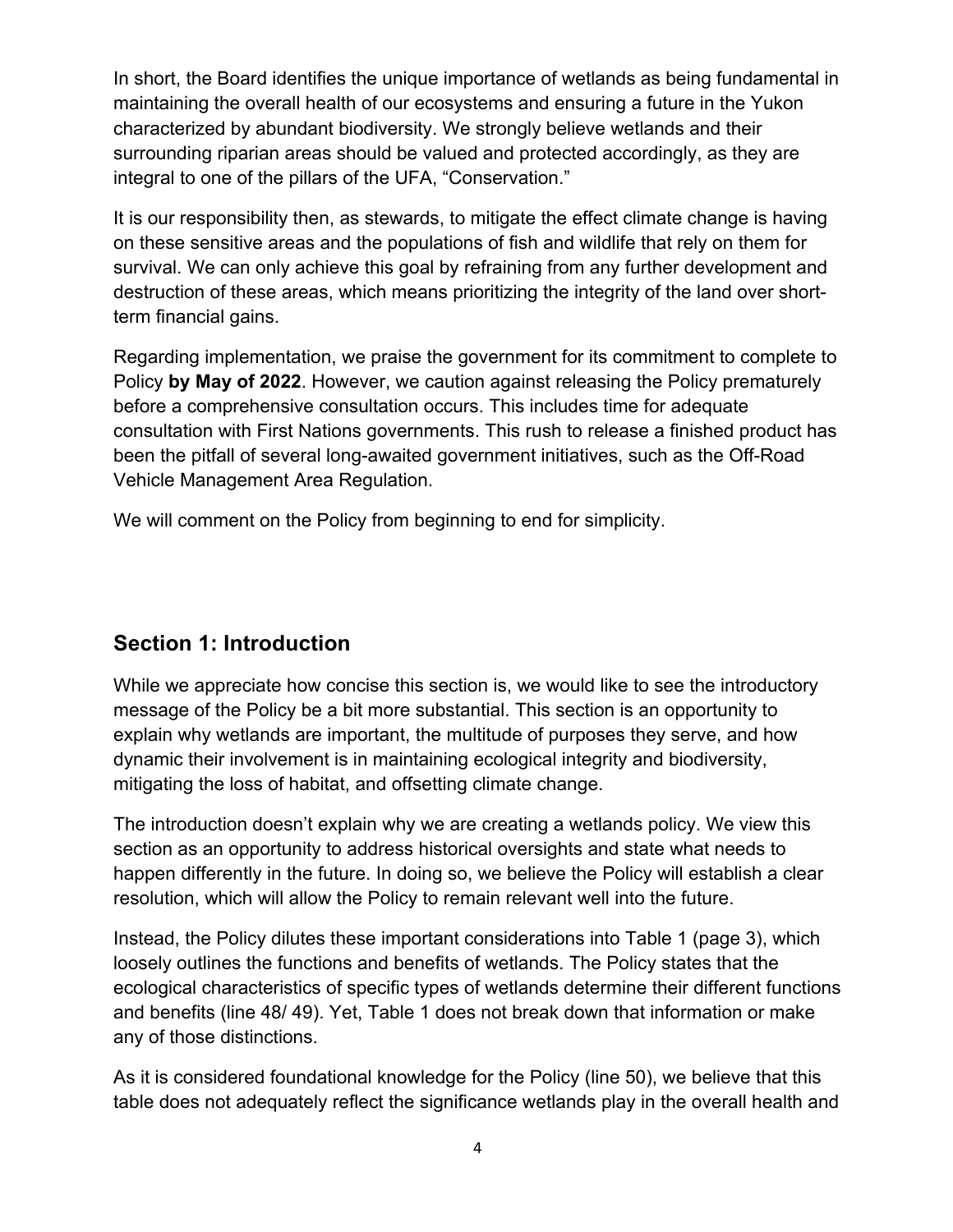well-being of the Yukon's fish and wildlife populations.

We recommend that the Policy explicitly communicates the significance and greater functions and benefits of wetlands in maintaining biodiversity and ecological integrity, protecting sensitive fish and wildlife habitat (including habitats of endemic, endangered, and threatened species), mitigating the effects of climate change, and enabling a gamut of important socio-cultural pursuits.

### **Recommendation 1.1: Expand upon the introduction by communicating the significant role wetlands play in mitigating the effects of climate change and habitat loss; and their inherent values in storing carbon, maintaining biodiversity and ecological integrity, and preserving sites of meaningful socio-cultural value.**

Furthermore, as is noted in the very title of the Policy, the concept of stewardship is an underpinning theme of the Policy. The Board would like to see the concept of stewardship clearly expressed in the introduction. We believe doing so will provide a clear framework for other processes to view and understand the spirit and intent of the Policy.

#### **Recommendation 1.2: Include a definition or explanation of 'Stewardship' in the introduction, as it is a central tenet of the Policy.**

We are also concerned about the description of wetlands as "places where human activities can be concentrated, and wealth generated" (line 51). This perspective does not offer meaningful protection but implies that all wetlands are areas that support invasive activities. This idea does not align with an approach characterized by conservation or stewardship. We think leaving the definition of stewardship to the definitions section (Section 5) is inadequate.

Further, the introduction states that the "environmental assessment and regulatory review" considers economic factors during its process (line 52). However, it does not go so far as to specify which processes it will directly influence, nor how it will do so.

The Board's stance is that the Policy introduction should capture and reflect a more comprehensive framework of foundational knowledge, including and defining wetlands' broader ecological and social value.

We also firmly believe that the introduction should reference Indigenous or Traditional Knowledge, such as information about why wetlands are important and should be protected. The introduction is not a technical part of the Policy and would be a suitable section to include some Traditional Knowledge. That being said, we encourage the government to include Traditional Knowledge throughout the final document. This is especially important information for reference when management plans are being developed later on.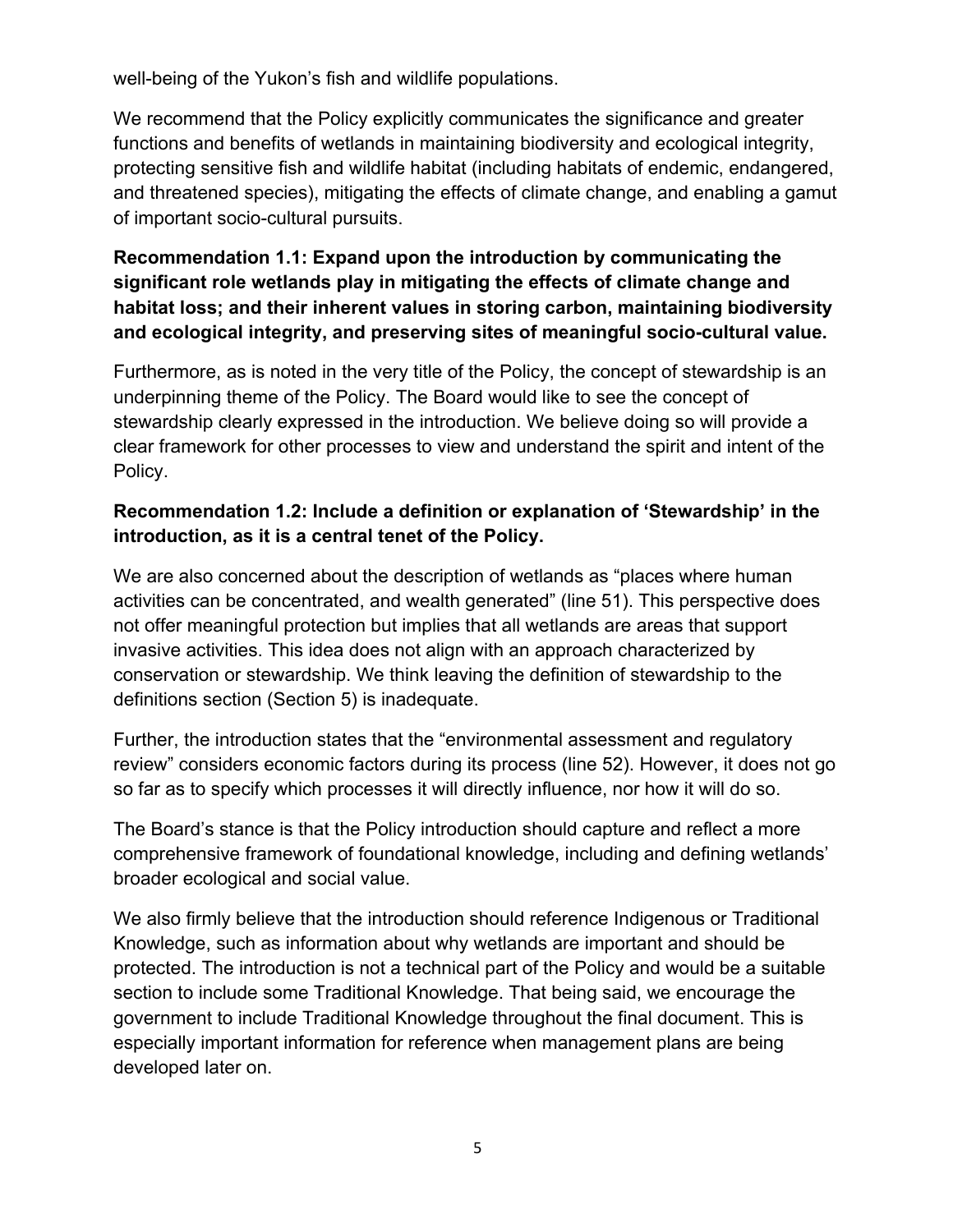#### **Recommendation 1.3: Include Traditional Knowledge and information on the traditional use of wetlands in the introduction.**

We understand that Yukon First Nations were going to be engaged on a communitylevel basis before the final draft was completed, until the onset of the COVID-19 pandemic, when plans on consultation and engagement seem to have changed. However, after seeing the successful orchestration of the fifth (final) roundtable in November 2021, we believe a virtual town hall format would have been possible. Regardless, the interdepartmental Working Group responsible for writing the final draft could have easily included First Nations representatives. The Board is disappointed to learn this is not the case.

# **Section 2: Policy goal**

We find the wording, "the Government of Yukon will work to ensure the benefits of Yukon's wetlands are sustained for all" (line 66), leaves much to be desired. Without including a definition of what "sustained" means in this context, this sentence falls short of going so far as to include language specifically calling for the protection of wetlands.

We can no longer afford to continue losing wetlands faster than we are cataloguing them. We must create a Policy that outlines clear measures to safeguard wetlands and surrounding buffer zones in the future.

#### **Recommendation 2.1: Include clear language establishing the "protection" or "conservation" of wetlands as being integral to the policy goal, as the idea of protection is central to the concept of stewardship.**

We have expressed the desire to see protections outlined throughout the engagement process, as is documented in the Executive Summary of Roundtable #4.

Understanding this is a government policy intended to guide Yukon's planning processes and decisions, the Board is still left wondering why First Nations governments were not consulted or invited to collaborate on writing the final draft?

This drafting process should have included First Nations representatives at every step. Instead, the draft Policy was written in isolation over the last two years and then reemerged as a proposed final draft.

If the Board understands the process correctly, with this approach, First Nations' input from the roundtable meetings is the extent of their involvement in writing this draft. And they will only be consulted after YG seeks public comment on the proposed final draft.

We do not find this approach to be in line with the spirit and intent of the UFA.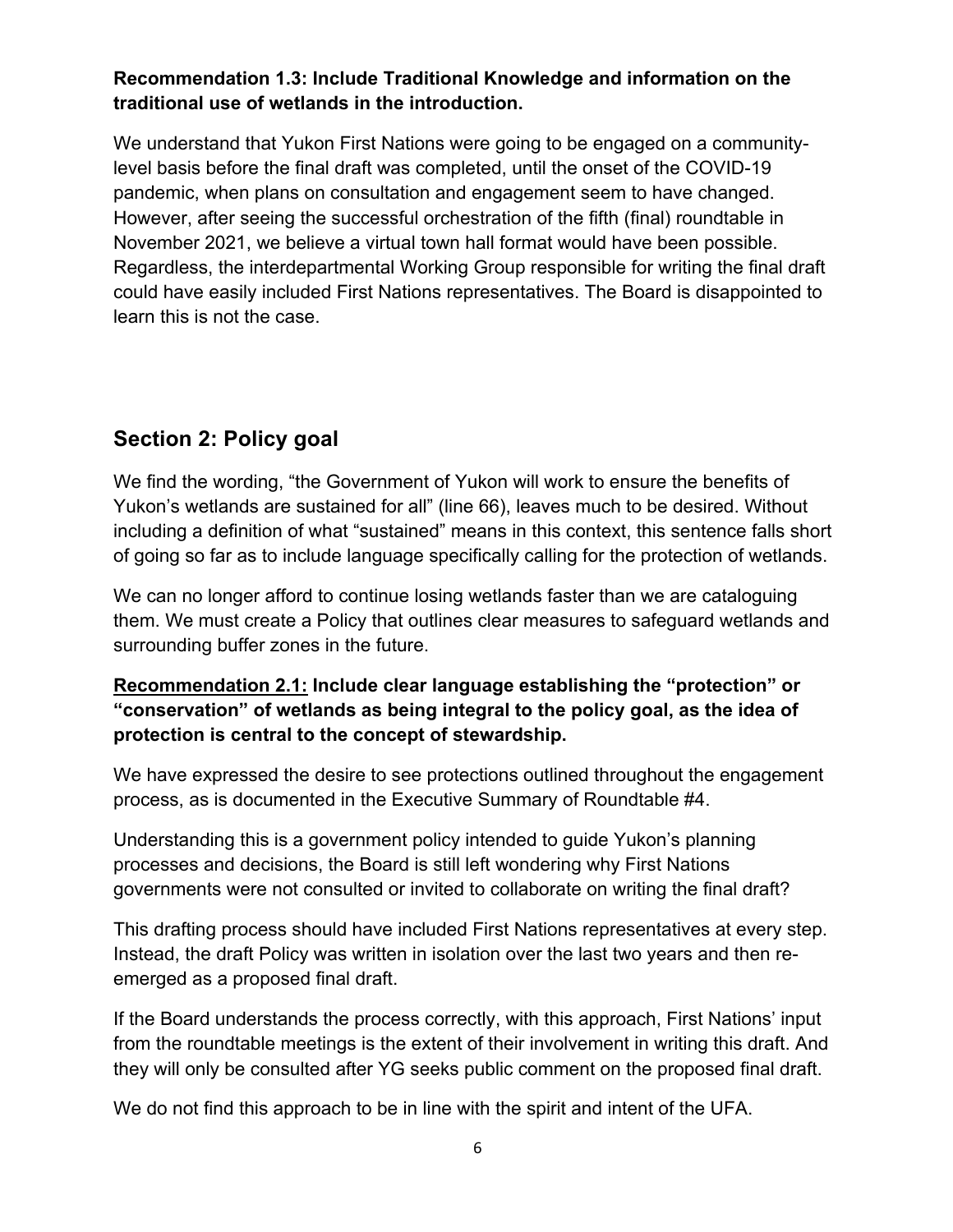Specifically, with section 16.1.1.11 (UFA), "to enhance and promote the *full* participation of Yukon Indian People in renewable resources management."

Policies of this magnitude are precedent-setting in the Yukon, as they will inform many land-use planning processes over the next few decades. As such, we need policies that will bring clarity and understanding to the land use planning process, not make it increasingly vague and obscure.

### **Recommendation 2.2: Consult with First Nations and their respective Renewable Resources Councils immediately, before the final draft of the Policy advances any further.**

The Board would like to express that the Final Agreements outline Indigenous legal rights to guide or co-manage decisions about wetlands on their Traditional Territories. We propose that the three Policy objectives (lines 69-72) would be significantly more attainable if Yukon First Nations were included in the final drafting process.

Finally, implementing a mitigation hierarchy implies that some development will be allowed, depending on how valuable the project is – and how seemingly disposable the impacted wetlands are considered.

The Board does not find this notion to be in line with the concept of stewardship.

**Recommendation 2.3: Replace or augment the concept of mitigation hierarchy with a "protection hierarchy". Emphasize the principle of stewardship in the decision-making processes and assert a clear commitment to protecting wetlands.**

## **Section 3: Scope of the application**

As for the scope of application, we feel this section of the Policy is too vague.

The Board is aware that this is a high-level, principles-based policy and is not intended to influence individual projects or guide at a sector level. However, without a high level of clarity and detail regarding the precise scope of application, the Policy offers few tangible outcomes (i.e., meaningful change in shaping land-use planning).

This ambiguity leaves the Policy susceptible to being largely ignored or circumvented during land-use planning processes, as we have seen in the past. If this is the case, the Policy will essentially prop up the status quo, as the valuable fish and wildlife habitat that wetlands provide continue to be altered or removed on a project-by-project basis, thus ignoring cumulative effects.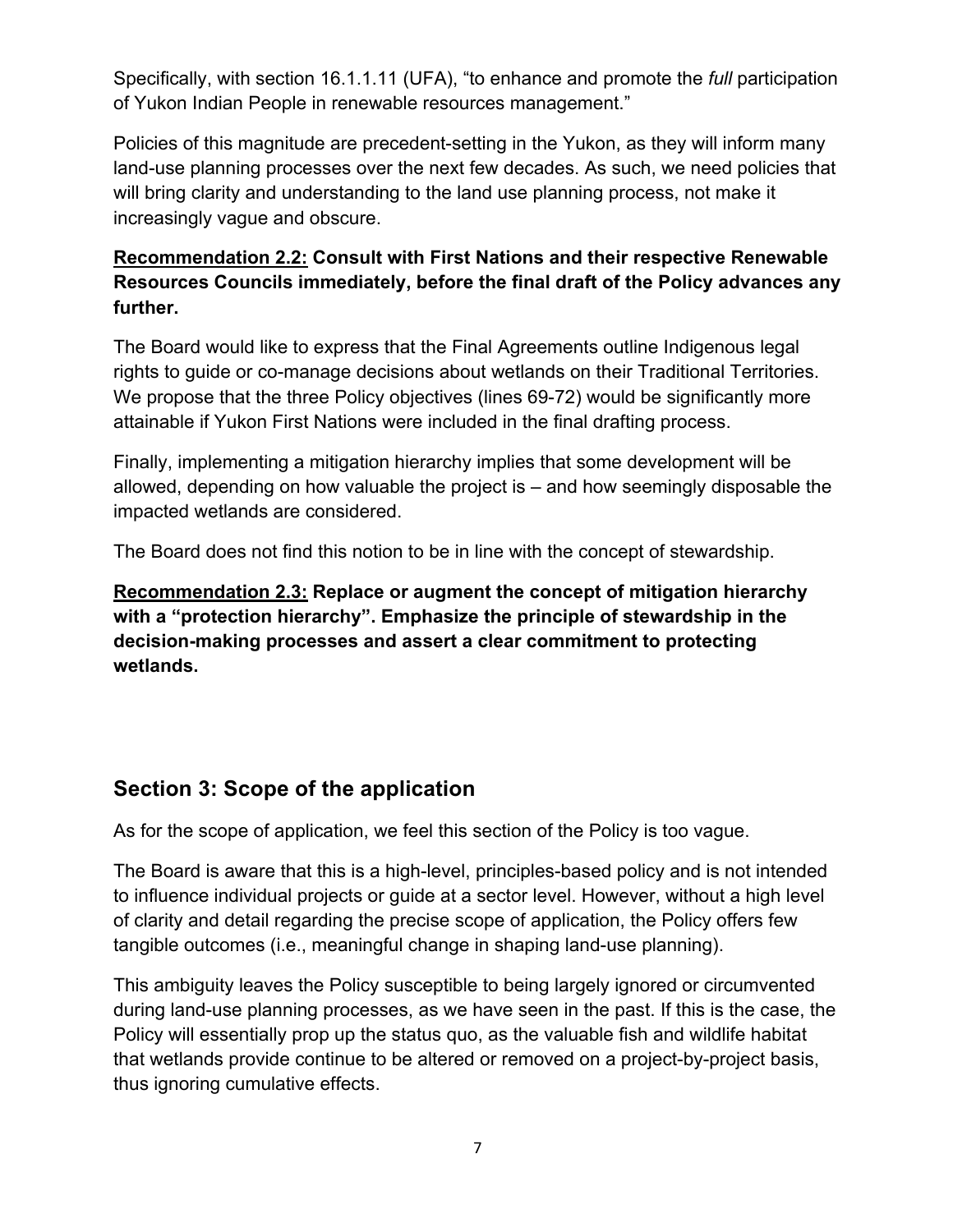Without a clear understanding or explanation of which processes the Policy will influence and exactly *how* it will influence them – the Policy is diluted in its ability to have a noticeable effect on how we assess and mitigate environmental impacts.

**Recommendation 3.1: Clearly define how the Policy will shape, influence, or be considered during land-use planning and decision-making processes. Outline which processes it will directly affect and explain how and when it should be considered or utilized (i.e., YESAB, YLUPC, Yukon Water Board, Placer mining, ORV Management Area regulations).**

## **Section 4: Guiding Principles**

The Board is unsure which "stewardship decisions" are being referred to (line 89). Again, the Policy does not go so far as to specify. However, in cases like this, it is our opinion that the Policy should be explicit.

The first bullet point in this section says the Policy will be "Informed by, and respect, all forms of knowledge––including equal consideration of traditional, local and scientific knowledge." However, if the Policy integrated local and Traditional Knowledge throughout, we would see the Policy include a shortlist of areas that Yukon First Nations consider Wetlands of Special Importance.

Furthermore, how can local or Traditional Knowledge inform the Policy if it isn't found anywhere in the final draft? After the Policy is released, how and when will this knowledge be collected or considered?

The second bullet point in this section (line 92/ 93) states the Policy must be "informed and consistent with existing processes outlined in Yukon land claim agreements and legislation." However, again it does not go so far as to specify which processes it will be consistent with. Nor does it acknowledge the UFA or individual First Nations Final Agreements anywhere in the Policy, which is a grave concern to the Board.

We continue to see the spirit and intent of the UFA eroded or circumvented to make processes faster, more convenient, or more streamlined. We need forward-thinking policies that still honour the true spirit of the Final Agreements by including and referencing components from them. Consulting with First Nations after the final draft of the Policy is already written does not honour that spirit. This is a message that has been voiced time and again, and yet our perception is that we continue to be placed in a position of advocating for the UFA, despite its status as a Constitutionally Protected document.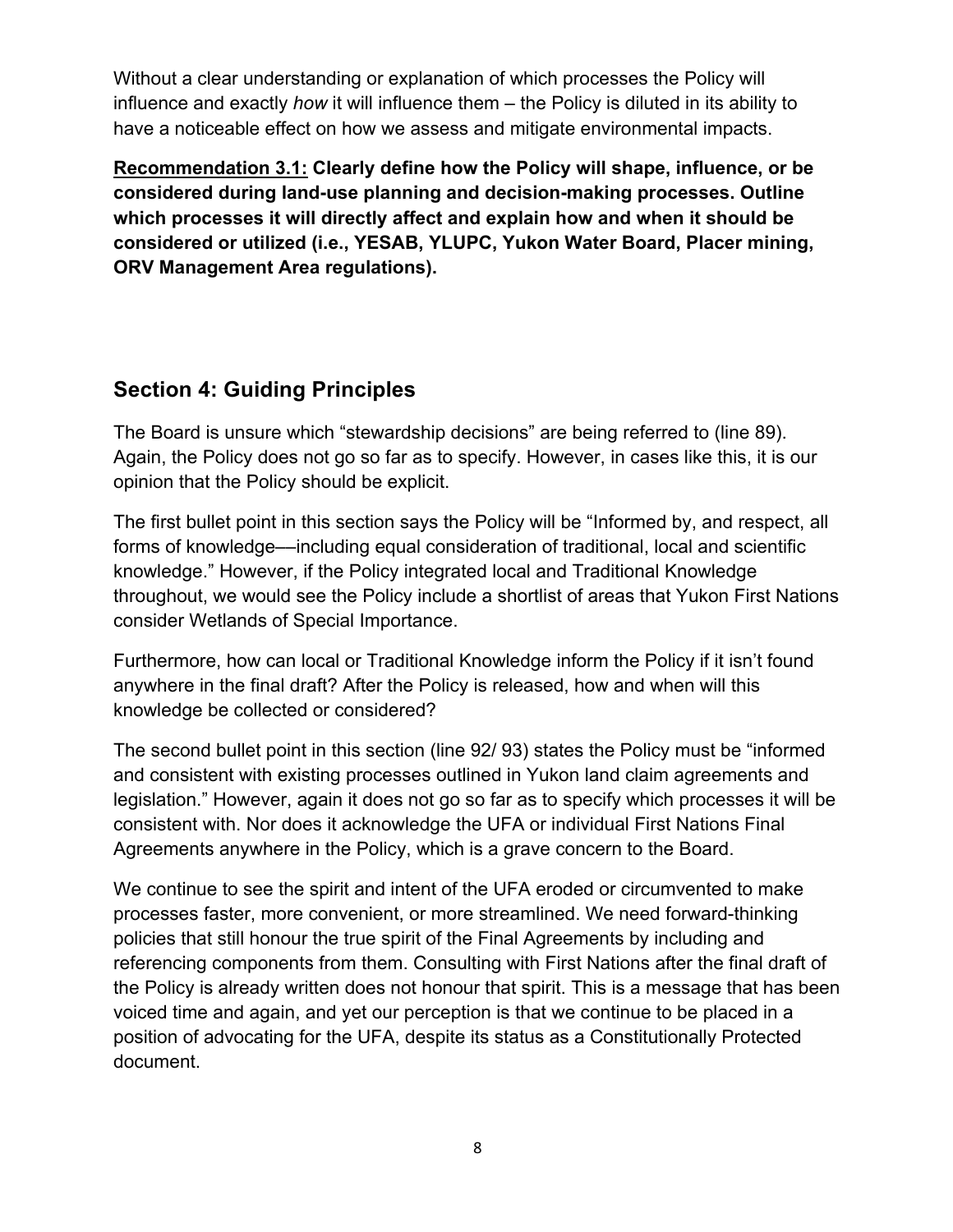The Policy states, "The Government of Yukon developed this policy through a collaborative approach" (lines 99-101). We believe that sentence should read, "The Government of Yukon informed this policy by meeting and hearing from First Nations and transboundary Indigenous Groups, boards and councils, municipal and federal governments, industry representatives and non-governmental organizations."

The way this part of the Policy is currently written gives the false impression that the government co-authored this document with the aforementioned parties.

#### **Recommendation 4.1: Change the wording to accurately reflect the engagement process and the degree to which the government 'collaborated' in drafting the final version of the Policy.**

From our perspective, a collaborative approach implies working jointly on a project or task. But the final draft of the Policy was written in isolation by the government's interdepartmental working group during a two-year engagement hiatus. We do not consider bringing a final draft to First Nations and looking for their approval to be a genuinely collaborative approach. We are aware of the challenges that the pandemic has placed on the collaborative approach described; nonetheless, we do not think this honours the spirit of enhancing or promoting the full participation of Yukon Indian People in renewable resources management. (UFA 16.1.1.7, UFA 16.1.1.11).

The Policy states that "Decision's about the stewardship of Yukon's wetlands must "recognize and consider" the concepts of taking a holistic approach, respecting the land, and reciprocity (line 109). The Board would like to see more assurances in this section, with concrete language that does not leave room for misinterpretation in the future.

### **Recommendation 4.2: Strengthen the language to reflect a commitment to stewardship by using definitive words such as "commit, uphold, or honour" to support these concepts of indigenous knowledge.**

Another question the Board is grappling with regarding the scope of application is how the Policy will fit into legislation? And which legislation will give it power or authority in land use planning or decision-making processes? Will this Policy be enforceable under the *Wildlife Act, Environment Act, Quartz or Placer mining Act, Water Act, Agricultural Development Act, Parks and Lands Certainty Act? or the Territorial Lands Act*? Perhaps the creation of a new piece of legislation will be to protect wetlands in perpetuity?

The Board is concerned with the Policy being advanced before there is a wetlands inventory in place. It is our belief that this is an essential component of successfully implementing a protection-oriented policy.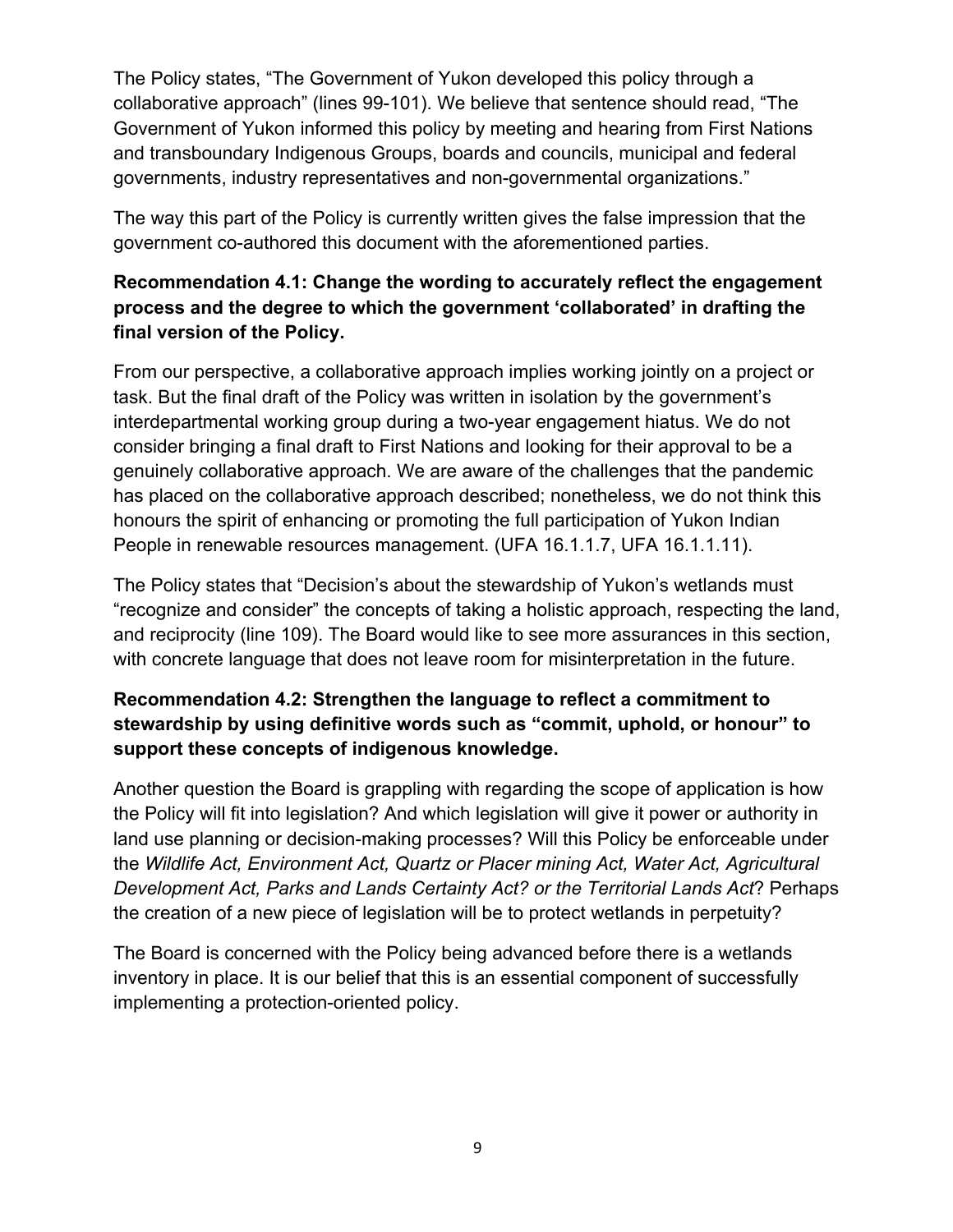However, we understand that the creation of such an index will be a substantial amount of work that will require time and resources to complete. In the absence of a comprehensive wetlands inventory that delineates quantities and classifications of wetlands, the Board believes that the government should be utilizing a precautionary approach.

Overall, the approach currently undertaken by the government seems to be dependent on risk assessment and evaluating the potential for habitat loss. We believe this to be a mistake. The Board would like to see the precautionary approach outlined and utilized as a guiding principle for the Policy. There has been widespread support for this approach throughout the public engagement process.

In doing so, the Policy would effectively protect wetlands from developments and projects that threaten their ecological integrity and contribution towards biodiversity. By preventing these harmful actions from continuing to occur, the Policy will be putting protection and stewardship of Yukon's wetlands first.

### **Section 5: Definitions**

The Policy has several definitions that the Board believes need expanding to be comprehensive.

We identify the lack of definition for each of the five classes of wetlands to be a flaw within the current draft. If the Policy moves forward without including definitions that provide insight and parameters as to what exactly delineates each of these five classes, the entire premise of creating a comprehensive wetlands inventory is undermined.

Furthermore, without clear definitions being accessible to the public through this Policy, the likelihood of meaningful engagement regarding the creation and future designation of "Wetlands of Special Importance" is greatly hindered, as is the idea of a mitigation hierarchy.

#### **Recommendation 5.1: Include definitions for each of the five classes of wetlands described in the introduction. These definitions should also help distinguish a hierarchy for assessing Wetlands of Special Importance.**

Another concept missing from the included definition of a wetland is the idea of interconnectedness or circularity. Wetlands play an indelible role in the health and integrity of the larger ecosystems around them. Even with reclamation work, many of those primary functions are permanently lost or take thousands of years to re-establish naturally. The definition of wetlands should acknowledge the interdependence and connectedness of wetlands and their significance within larger ecosystems.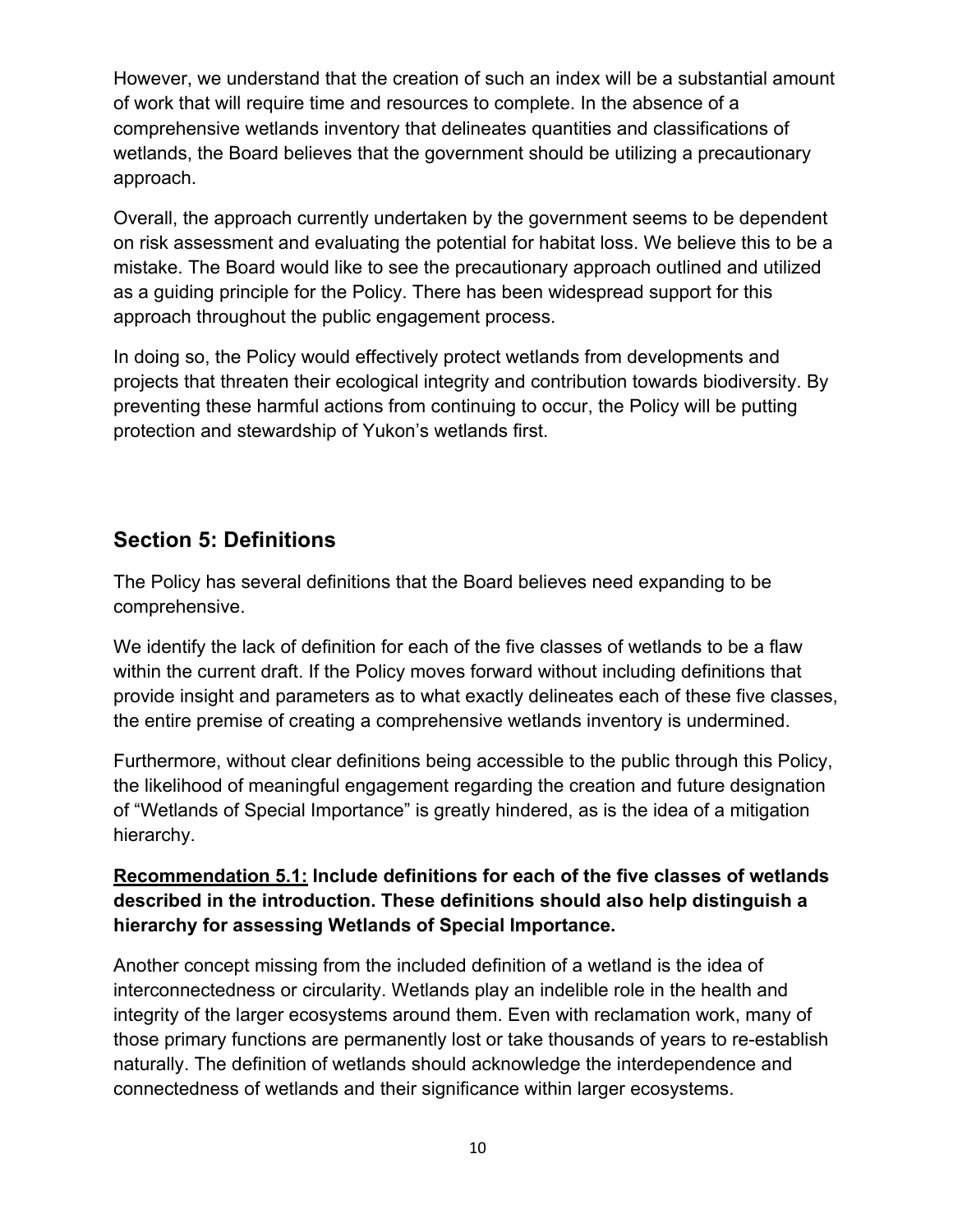We suggest expanding the definitions of "wetland" and "wetland benefits" to include the concepts of interconnectedness and ecological integrity. As currently written, it does not define or recognize wetlands' social or cultural importance or their functions and respective benefits. Further, it does not explain wetlands' significance towards maintaining biodiversity, ecological integrity, or climate mitigation.

### **Recommendation 5.2: Improve and expand upon the definition of a wetland to capture the more significant ecological role wetlands play in our ecosystems and cultures.**

There is also no definition for Wetlands of Special Importance. While we understand that there will not necessarily be a way to accurately capture the diversity of all WSI, not including any definition befuddles the notion even further.

**Recommendation 5.3: Define Wetlands of Special Importance. This could be just the criteria required to be included on the indices of WSI.**

## **Section 6: Building Knowledge**

The Board commends the Government of Yukon for its commitment to creating a broadscale territory-wide wetland inventory within five years of the Policy approval.

We firmly believe that creating a detailed territory-wide inventory that includes information on the abundance and location of all five wetland classes would help facilitate sound land-use planning decisions in the future.

While we can appreciate the challenge of creating a policy with such a broad scope and implications, the Board feels the government missed a fundamental step in writing the final draft of the Policy, which is especially evident in Section 6.

If the Yukon government had been willing to collaboratively write the Policy with input from Yukon's First Nations and Renewable Resources Councils, it could have included a cursory list of protected areas or Wetlands of Special Importance in this draft of the Policy.

This collaborative endeavour would demonstrate the government's commitment to ensure that Chapters 11 and 16 of the UFA are meaningfully upheld and would also create a robust template for future designations of Wetlands of Special Importance (WSI).

We acknowledge that the government has committed to doing this in the future (line 191/ 192). However, the Board feels that it would have given the Policy more momentum and clout if it included an initial WSI index in the final version.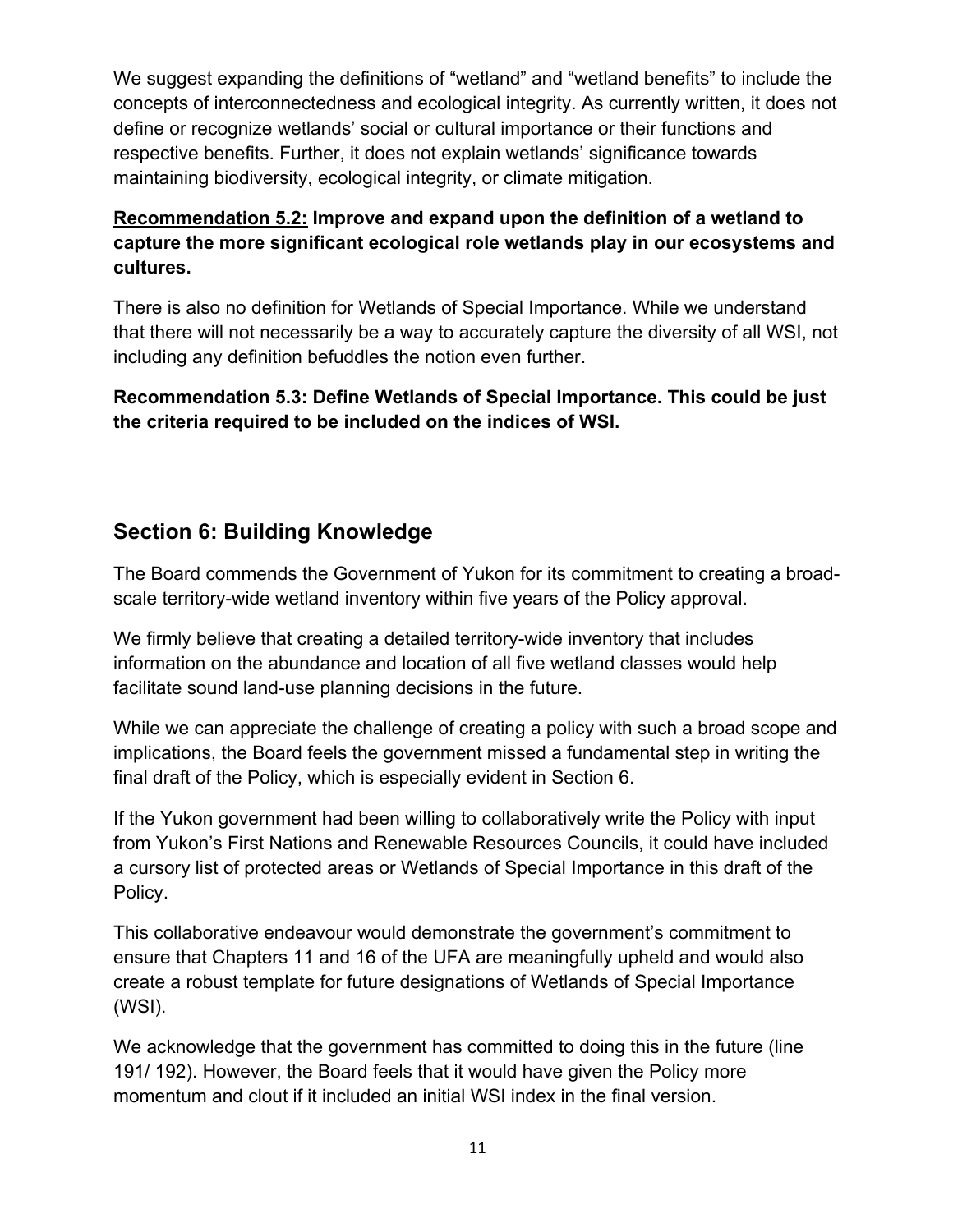Our view is that each First Nations and their respective Renewable Resources Council could have provided at least one area for consideration as a Wetlands of Special Importance. If for no other reason, we can protect these areas simply because of the socio-cultural benefit to each Nation.

### **Recommendation 6.1: Before publicly releasing a finalized version of the Policy, work with Yukon's First Nations (transboundary, settled, and unsettled) and the RRCs and the Board to develop an initial WSI index, to be added as an appendix to the Policy.**

For example, some wetland areas worth protecting right from the onset of this Policy are peatlands (bogs and fens) and permafrost wetlands.

Permafrost wetlands, which play a crucial role in sequestering carbon, are particularly susceptible to human development. While we do not have a wetland inventory to reference yet, we know that wetlands' density generally increases further north. Therefore, it is likely that most of the remaining permafrost wetlands in Yukon are in the northern part of the territory. Once these habitats are disturbed, they will dry up and oxidize and never return to their historical state. The carbon dioxide and methane emissions released will undoubtedly exacerbate the ongoing process of climate change.

#### **Recommendation 6.2: Create special protection measures to prevent future development in all organic wetlands, including peatlands (bogs and fens) and permafrost wetlands, to mitigate exacerbating Yukon's carbon emissions. Provide technical information in the Policy to explain and address this issue.**

Interestingly, the Government of Yukon recently released a strategy for addressing "climate change, energy, and a green economy," titled *Our Clean Future*.

The first goal of the strategy is to reduce Yukon's greenhouse gas emissions (page 10). However, by allowing future development in permafrost wetlands, the government would be directly contravening its own goal.

Furthermore, the recent *Yukon state of the environment interim report* (2021) found that greenhouse gas emissions in the territory have increased by almost 24 percent over the past decade (page 2).

If we plan to meet the scheduled goal of reducing greenhouse gas emissions by 45 percent, then it is clear to the Board that developing wetland areas must be kept to an absolute minimum.

Additionally, the Board firmly believes intensive restoration and reclamation processes must entirely offset the effects of future development in any wetland area. While reclamation is better than the alternative of leaving sites forsaken, we recognize that many wetlands that are affected will never be restored to their original function or state.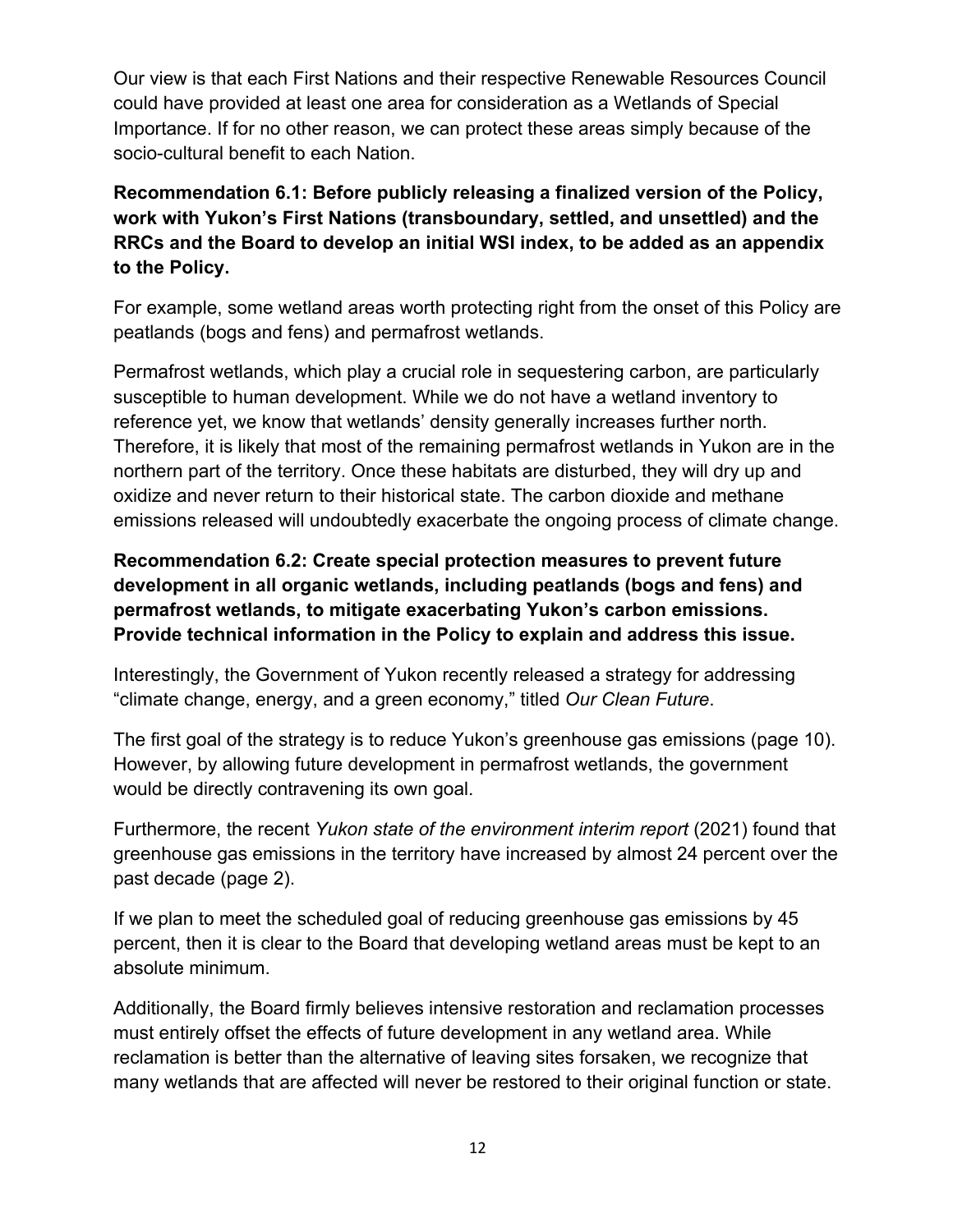We fully support the initiatives outlined in this section to develop a wetland inventory (line 173), promote research on northern wetlands (line 200), and public awareness, understanding and stewardship of Yukon's wetlands (line 219).

The Policy commits the government to work collaboratively with First Nations and transboundary Indigenous groups to develop the wetlands inventories. We applaud this commitment.

However, we believe this level of engagement should have a timeline and framework attached to it. Platitudes about meaningful consultation and collaboration with First Nations are not what is needed. The Board believes that this is an opportunity for the Government of Yukon to do the right thing and honour the spirit and intent of the Final Agreements by incorporating First Nation perspectives in the Policy before advancing it to the public.

## **Section 7: Wetlands of Special Importance**

We believe the term "Wetlands of Special Importance" (hereafter, WSI) should be clearly defined both in Sections 5 and 7. This definition should include explicit criteria for designating WSI.

We understand that the Policy utilizes WSI as a potential mechanism to protect wetland areas with significant importance. In the spirit of protecting important wetland complexes, the Board supports the idea of permanently and legally protecting all WSI. However, we firmly believe that these areas should not be evaluated based on their ecological value alone but also upon their socio-cultural values and benefits.

It is unclear to the Board what form of protection the designation of "Wetlands of Special Importance" really offers. We also do not understand exactly when WSI will be implemented and, more importantly, how. Once again, the Policy leaves this crucial section peppered with ambiguous language, as it outlines using WSI in several different capacities, either before or during a land-use plan.

Again, it fails to use concrete and binding language, which leaves the Board uneasy about whether WSI will adequately be utilized or merely overlooked within land-use planning and decision-making processes.

**Recommendation 7.1: Define WSI and their consideration/ designation criteria in unambiguous terms.**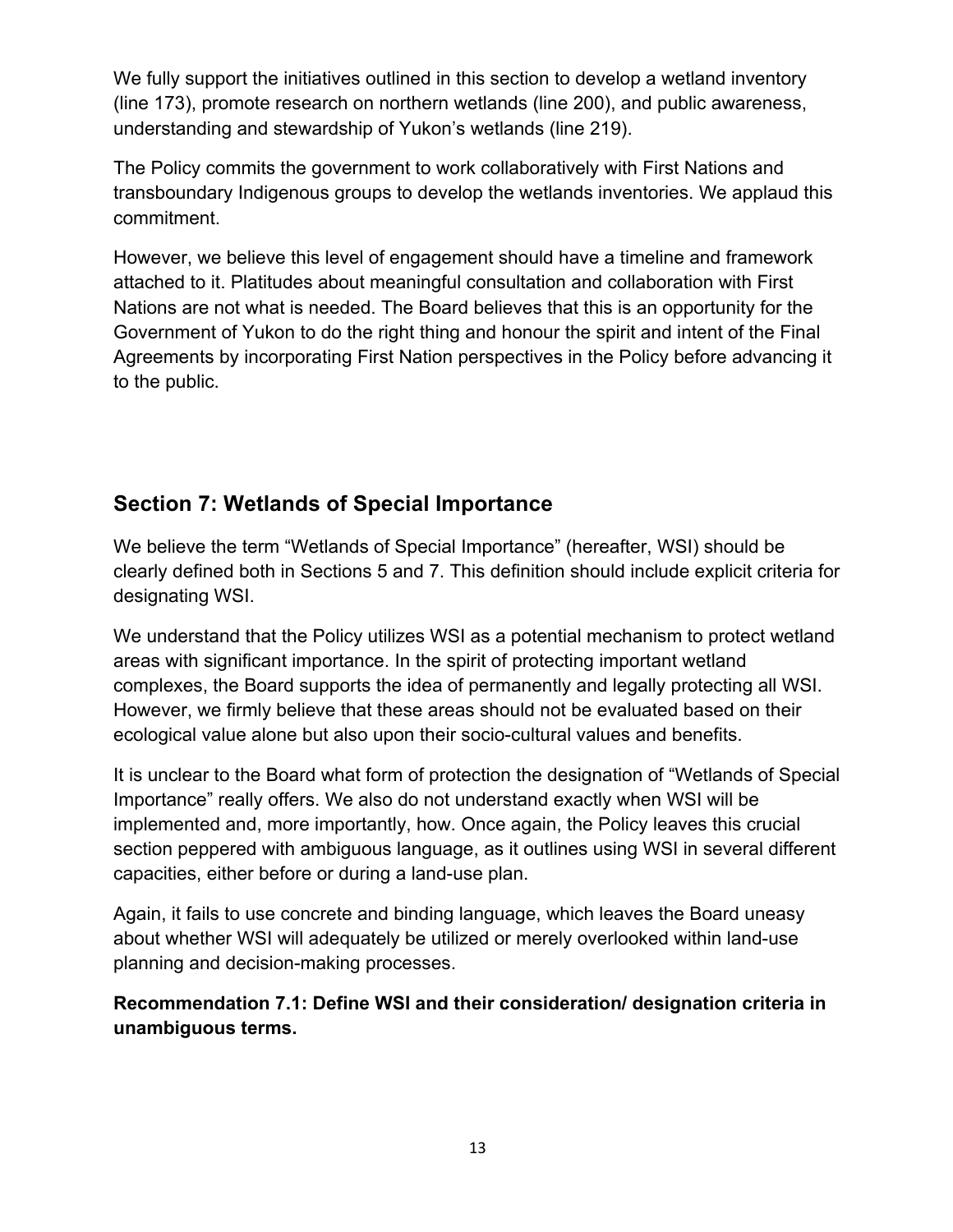Furthermore, the Policy does not specify which piece(s) of legislation will offer legal designation of WSI. The Board believes this information is vital to the public interest in this matter, and therefore, is essential information to include in the final version of the Policy.

What legislation will give WSI meaningful power or legal authority in land use planning or decision-making processes? Will this designation be enforceable under the *Wildlife Act, Environment Act, Quartz or Placer Mining Act, Water Act, Agricultural Development Act, or the Territorial Lands Act?*

Under the current definition, our interpretation of WSI is that they are not truly protected at all. The Policy states that the government may designate WSI after "(3) an assessment of economic and legal risks" (line 307/ 308). In our view, this means WSI is still open to development if there are potential risks that stem from its protection. We find this unacceptable and contravenes the concepts of conservation and stewardship.

### **Recommendation 7.2: Wetlands of Special Importance should be a designation that offers complete and lasting legal protection. Explain which legislation the Policy will use to enforce this designation.**

The Board does not believe that economic or legal risks should be considered in the designation of WSI, as the denotation is supposed to be an environmentally protective measure. Notwithstanding, it is the only significant protection measure outlined in the Policy.

Additionally, the Policy commits no loss of benefits in WSI (line 202, 203) yet includes a mitigation hierarchy in Section 7.6. It states, "If a proposed activity is deemed necessary to Yukon society, there may be circumstances where it may be allowed to impact a listed Wetland of Special Importance" (line 331/ 332). The Board is unclear about what this means or what activities the Policy deems "necessary to society"? Does this mean a farm, a highway, or a large mine? Further, we think the Policy should identify which process(es) determines the designation "necessary to society"? Is it left to Ministerial discretion or anything that goes through existing legislative review?

#### **Recommendation 7.3: The Policy should not include economic or legal risks when designing WSI but should focus exclusively on their ecological and sociocultural significance.**

In our view, if WSI is the lone designation the Policy offers for concrete, lasting protections to important wetlands, then why is there any flexibility allowing these sensitive areas to be disturbed, removed, or negatively impacted?

Our stance is that there is far too much opportunity for WSI to be developed simply for economic gain, which negates the ecological and socio-cultural benefits these areas provide.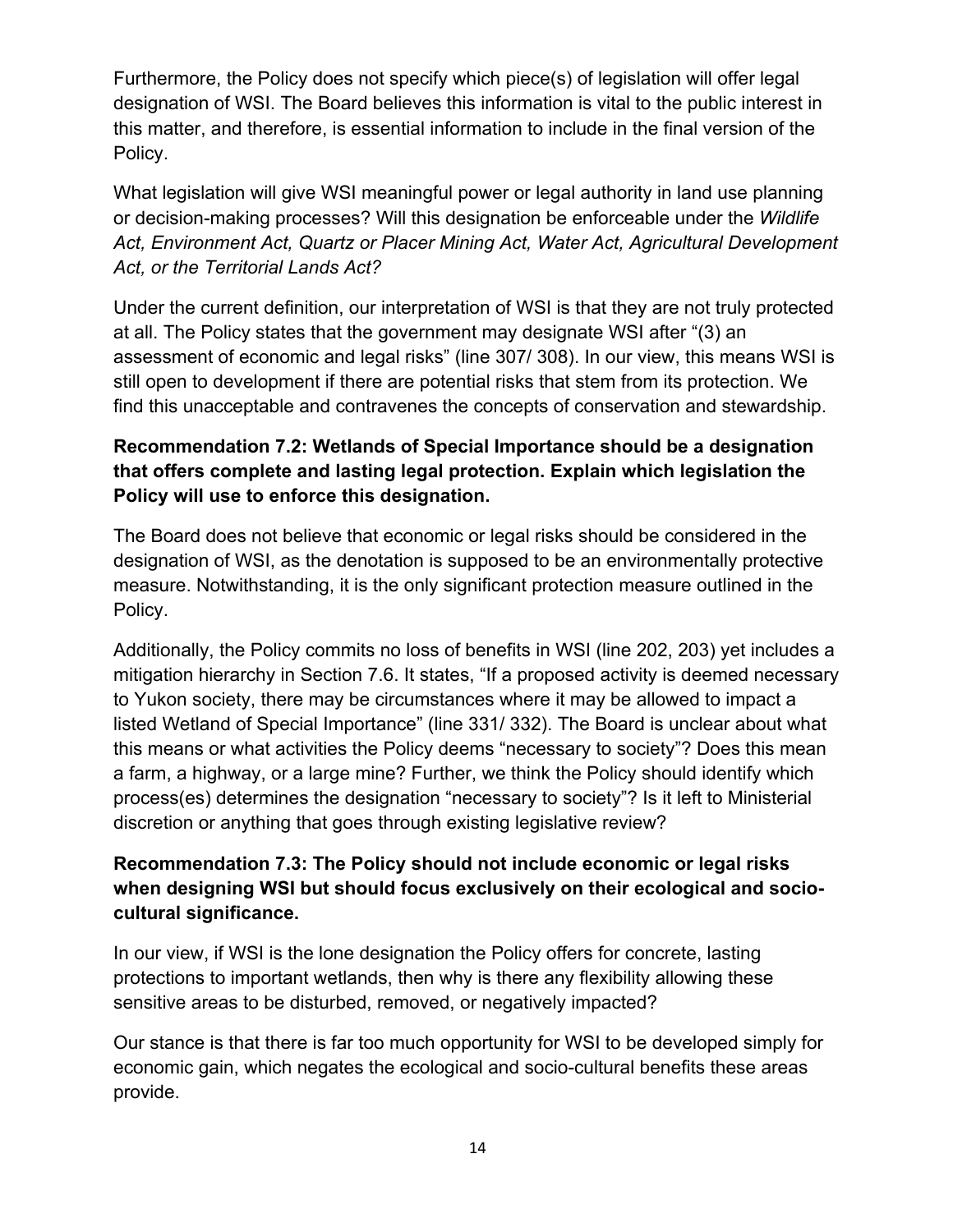The Policy appears to be contradictory in nature, stating that there will be no loss of benefits to WSI and that activities adjacent to WSI will not be restricted (lines 222-224). It also does not include any information on how buffers will protect wetland benefits to ensure their broader ecological significance is not diminished.

**Recommendation 7.4: All WSI designations should include buffer zones to protect the ecological integrity of the surrounding ecosystems and should plainly describe exactly which human activities are accepted within the notion of "no loss of benefits." This should also explain why these activities are deemed "necessary to Yukon society."**

It is unacceptable to the Board that the Policy does not include any index of WSIs in this draft. We understand that the Environment Yukon website used to contain a map establishing over fifty important "Key Wetland" areas. The Board is left wondering why it does not include any of these areas as an initial list of WSIs.

The Board believes that by not including any WSI designations when the Policy is released, the Yukon government avoids a significant opportunity to establish protected areas. Moreover, including an initial list of important wetlands (or WSIs) would help create a foundation or baseline for the consideration of WSIs in the near future.

We encourage the Yukon government to work with First Nations and Renewable Resources Councils to establish a cursory list of WSI, to be included in the final version of the Policy before releasing it to the public. In doing so, the government will significantly improve upon the lack of consultation and First Nations input that is currently missing from the Policy. Furthermore, it would uphold and honour the government's commitment to proper consultation, as intended in the Final Agreements/ UFA (UFA 16.1.1.7, UFA 16.1.1.11).

### **Recommendation 7.5: The Government of Yukon should consult with First Nations and RRCs to establish an initial list of WSI to be permanently and legally protected, regardless of economic or legal risks.**

The Policy will need a hierarchy or rubric that allows for an accurate evaluation of wetland importance while also considering and evaluating the plausibility of complete restoration. For example, wetlands that may take thousands of years to form (peatlands) should be classified as areas permanently protected from any future development and disturbance, regardless of project scope or financial value.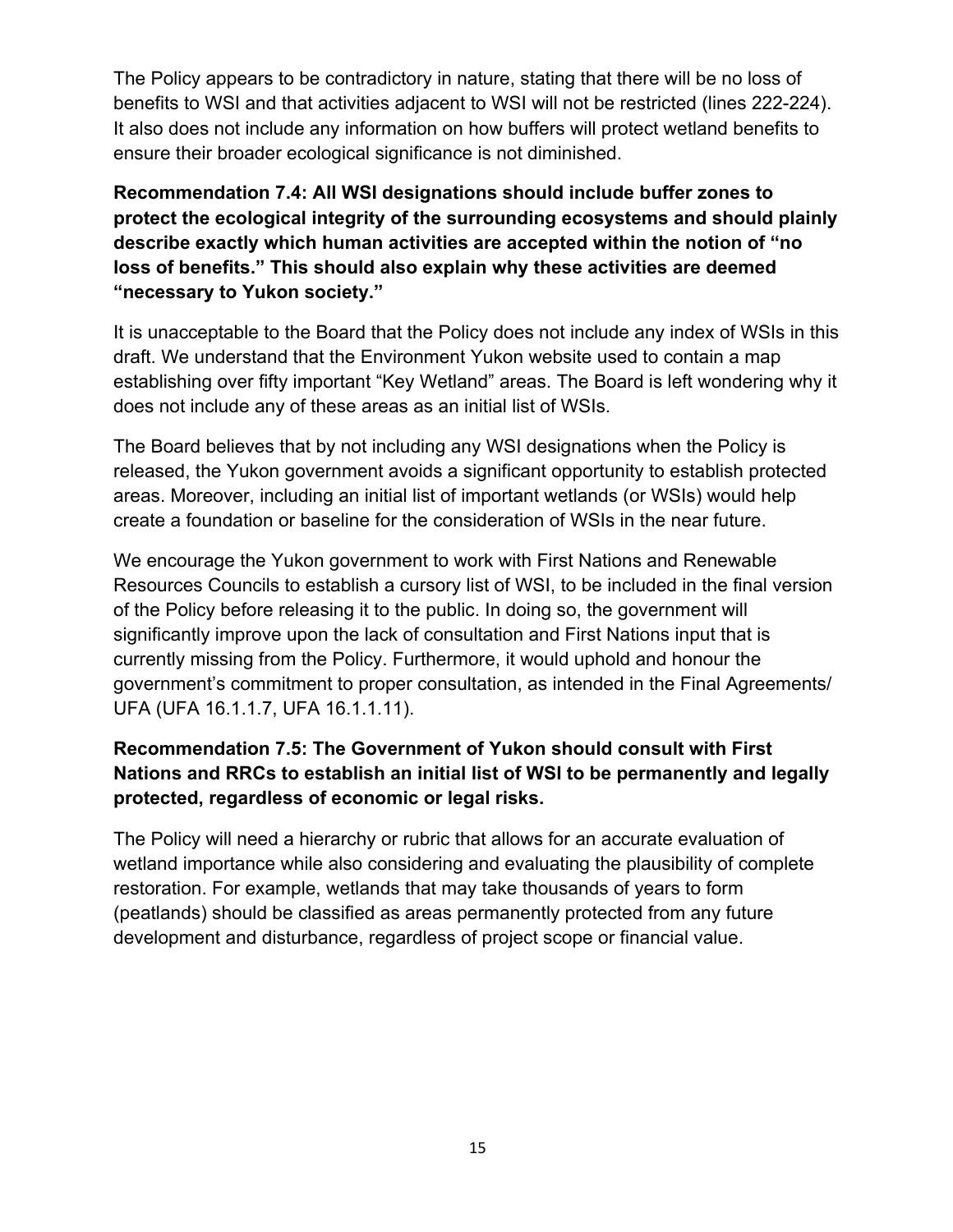# **Section 8: Managing Human Impacts**

We believe this section should be titled "Managing Human Activities" because it covers the management of human activities related to ensuring responsible economic development (line 340). However, the Policy does not go so far as to be explicit with which activities this includes. We believe this is important to explain in detail so that it does not confuse socio-cultural pursuits with economic endeavours or resource extraction processes.

Further, the Policy states that it "provides an overarching approach to managing human impacts" (line 344). We firmly believe that the Policy should provide an overarching approach to "protecting wetlands," as that is what is implied in the concepts of conservation and stewardship.

#### **Recommendation 8.1: Use language that explicitly commits the government to protect wetlands as an overarching approach for the Policy.**

Without specific criteria to assess the acceptability of loss, the Policy again leaves the door open for interpretation in this section. Which, if left as it is currently written, will continue to slowly erode the integrity of these important areas, as the process is not exhaustive in its guidance or delineation of these foundational concepts. This Policy needs to direct its overall ideology towards legislative tools either in place or in development, to ensure legislative protection of wetlands.

### **Recommendation 8.2: Establish well-defined criteria for considering whether wetland loss or loss of wetland benefits is warranted due to human disturbance or development. This section should provide guidance on how to manage all impacts to mitigate any loss of wetland benefits.**

The Board firmly believes that utilizing a mitigation hierarchy to guide this Policy's implementation is flawed. In essence, this approach does nothing to change the current situation in the territory and will continue to allow the degradation and erosion of wetlands. The approach of utilizing a mitigation hierarchy is often undertaken by industry and extraction-oriented governments. We find this outlook and methodology to be unacceptable for the Yukon.

As previously stated, we do not find this approach aligns with the notions of stewardship and conservation, nor does it seem to offer an adequate change from the status quo. We suggest that this section be reframed to include a "protection hierarchy" to honour the spirit of these concepts.

#### **Recommendation 8.3: Reframe the mitigation hierarchy to be a protection hierarchy.**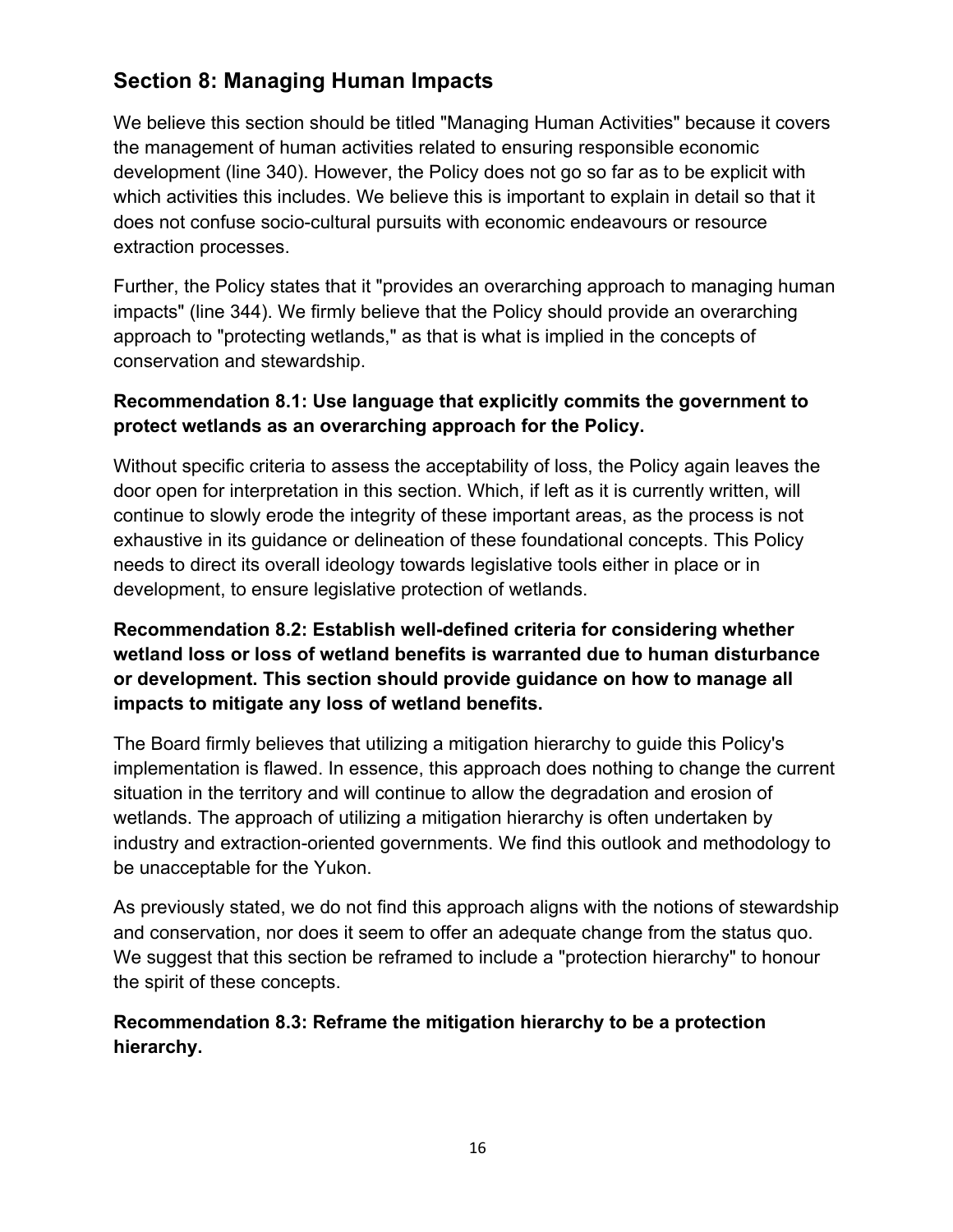The Board is also very concerned about the lack of well-defined limits on human activity and established thresholds for acceptable loss levels. This mitigation hierarchy allows for "unavoidable" impacts.

**Recommendation 8.4: The Policy must establish clear limits on human activity and management thresholds for what is considered an acceptable level of wetland loss and explain why this loss is deemed acceptable. The Policy should delineate who is responsible for making such decisions and explain the process used for decision-making.**

The Policy commits to including local and traditional Knowledge to guide these decisions around the loss of wetland benefits and mitigation controls but does not specify how or when it will be utilized. In our experience, these sorts of open-ended, vague assurances are used to administratively undermine the spirit of genuine consultation with First Nations governments, as well as other UFA signatories and UFAestablished Boards and Councils.

The Policy states that offsetting of wetland benefits "may be required" (lines 379-381) when a permanent loss is expected. This is both non-committal and unacceptable to the Board. We believe that projects which will result in permanent loss of wetland benefits must be mitigated at every possible opportunity. Offsetting wetland benefits is another vague notion that must be well-defined as to how and when it will be utilized to warrant permanent loss.

The Policy also mentions a mitigation plan (line 386) required for any human activity that will impact wetlands. While the Board thinks this is a good idea, the idea for developing these plans is not identified. We are left wondering who is responsible for developing the plans and approving them? When will the plan be developed, and what must the proponent's scope of requirements meet?

Finally, as a part of the mitigation hierarchy, the Policy allows for unavoidable impacts to or loss of wetland benefits (line 422) so long as the proponent reclaims wetlands to restore similar benefits. However, we find that this does not accurately convey the true loss of some wetland's values, functions, and benefits, as some of these will undoubtedly be lost forever.

For example, disturbances to peatlands (bogs and fens) and permafrost wetlands simply cannot be undone, nor can reclamation efforts ever offer the full suite of benefits bogs and fens provide. Once removed, these wetland complexes either never recover or take thousands of years to fully restore their benefits as carbon sequestering ecosystems.

The Board believes that allowing these disturbances to remain a possibility is a significant departure from taking a "holistic approach" (line 104).